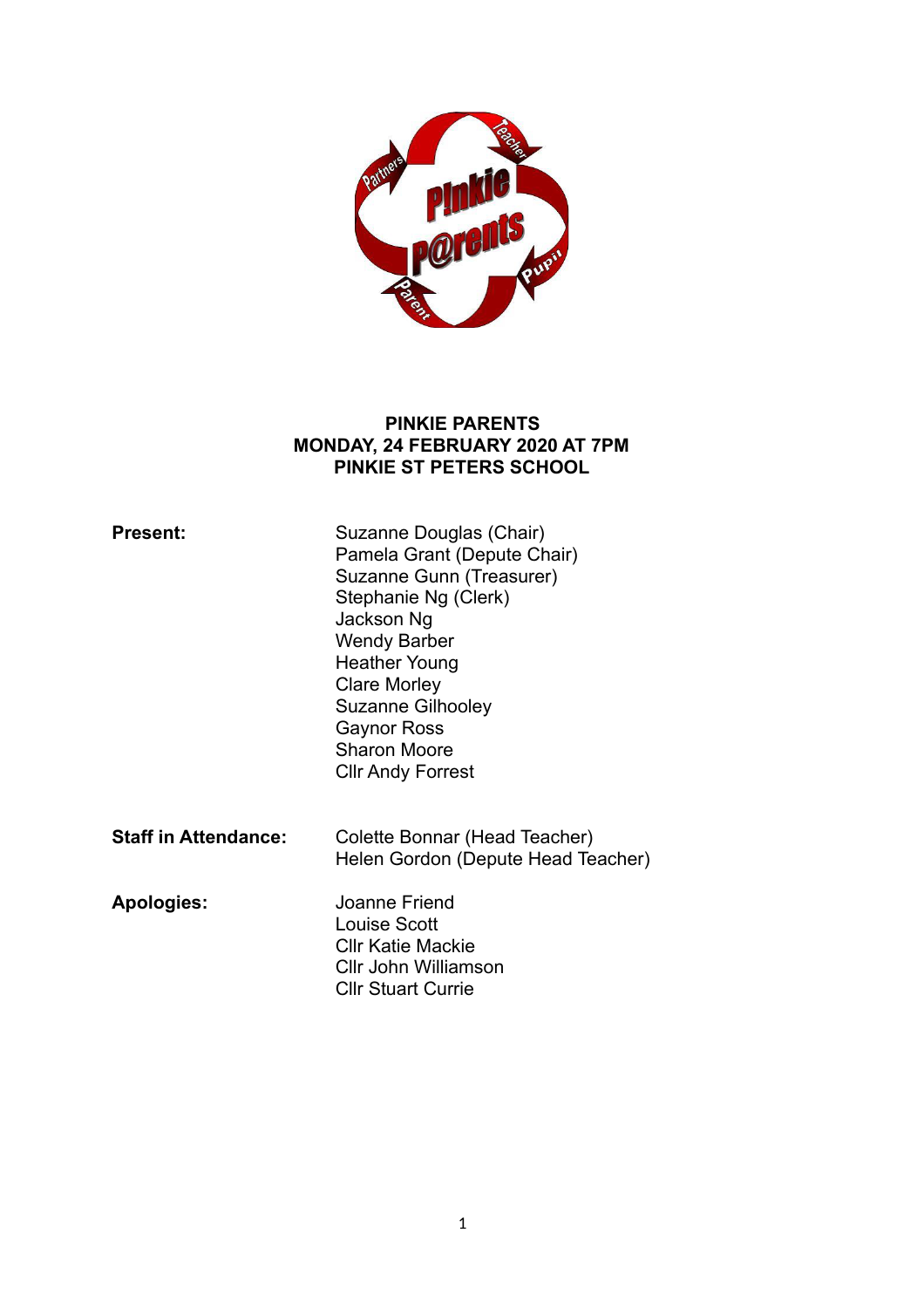# **1. Welcome and Apologies**

1.1 Suzanne welcomed everyone to the meeting and apologies above, were noted.

# **2. Matters Arising**

2.1 The money raised by the P3's at their Christmas fair was banked, and so Mrs Dixon has put in a funding request for it. Pinkie Parents are still unsure of what the money will be spent on, and so Colette will check with Mrs Dixon. (**Action: Colette**)

2.2 The gazebo previously used for the Edinburgh Marathon stall was deemed unsafe due to the high winds last year, so Pinkie Parents are looking at options for this year. Suzanne Douglas will get in touch with Cllr Andy Forrest to discuss further. (**Action: Suzanne**).

# **3. Head Teacher's Report**

3.1 Mrs Bonnar provided her report and updated the meeting on a number of issues.

# **Attainment**

3.2 Nick Trussler, the QIO, will be returning to the school the week after next to do classroom observations in a P3 and P7 class.

3.3 As part of the self improving schools group, Colette will need to submit a standard quality report.

3.4 Amanda Hamilton, who is the attainment advisor for East Lothian, will be coming back into the school to meet with Mrs Snowdon. She will be looking at the equity fund and how it is being spent.

3.5 The p1's have started doing sign-along signs once a week and these are shown on Twitter.

# **Behaviour, Improving Relationships and Promoting a Positive Ethos**

3.6 Sarah Baratt, the Educational Psychologist, came into the school to do nurture training with all the staff. This was a really positive meeting and she is getting to know the staff well. She will be returning on the 25th of February.

3.7 Certificates are issued to children who have gone above and beyond, and the school makes sure that everyone is being recognised for their contributions.

3.8 The behaviour blue print was recently shared with parents and we will be looking at it again in the coming months to make sure it is still fit for purpose and fits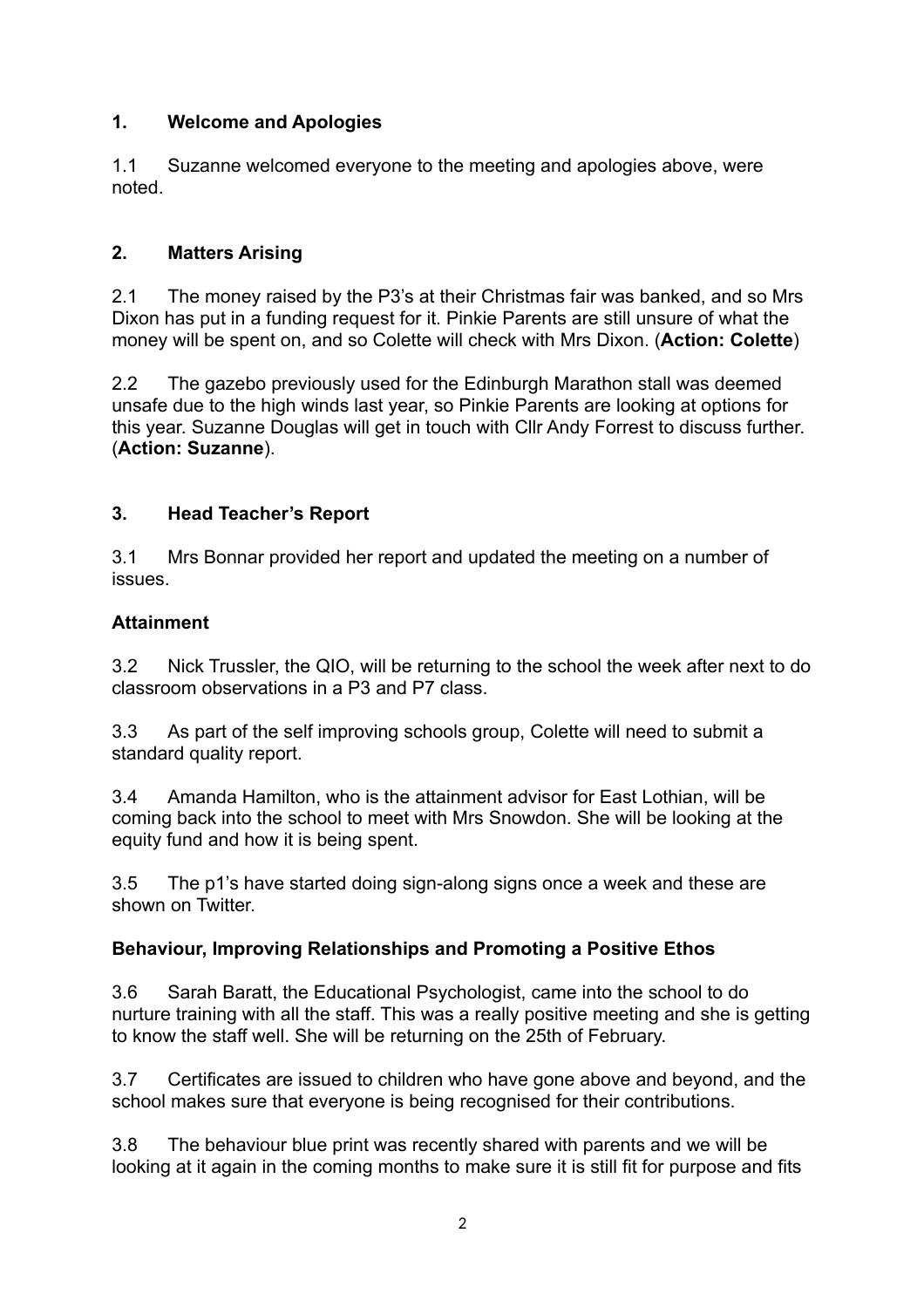in with what the school does. Parents will be involved and encouraged to give feedback.

### **Curriculum**

3.9 There has been some great feedback for the Open Learning Sessions, and these have become an established part of Pinkie.

3.10 Big Writing has really helped improve the writing attainment throughout the school. A training session on this was done with Miss Palmer, and the leadership team will look into these lessons to make sure they are consistent throughout the whole school

### **World Book Day**

3.11 Children are invited to dress up as their favourite book character on Thursday 5th March to celebrate World Book Day. Children are encouraged to make their own costumes rather than buying them, and they also have the option to dress in their pyjamas and to bring their favourite book and teddy to school. Pinkie Parents will also organise a "costume swap shop" in the reception area to

encourage reuse of costumes and therefore cutting costs.

### **Newsletter**

3.12 The newsletter has recently been sent out, with a paper version available soon. It was noted that the newsletter doesn't show correctly and it will therefore be sent as a PDF document in the future. It was also noted that the end of term is Friday 3rd April, and not the 2nd as it says in the newsletter.

# **Professional Learning**

3.13 First Aid training and "Stress Challenges Behaviour" training has been undertaken by staff. Training is ongoing throughout the school, from nursery up to P7.

3.14 Colette has undertaken Excellence in Headship Training by Education **Scotland** 

### **Playground Development**

3.15 Susan Humble, the Loose Parts Play Specialist, has been coming into the school for the last 3 weeks to do training with the support staff. This training will then be extended to the class teachers. This is to ensure that the loose parts play is done correctly by students, teachers and parents.

3.16 Storage will also be looked at with the possibility of sharing the rent of the outside container with the after school club.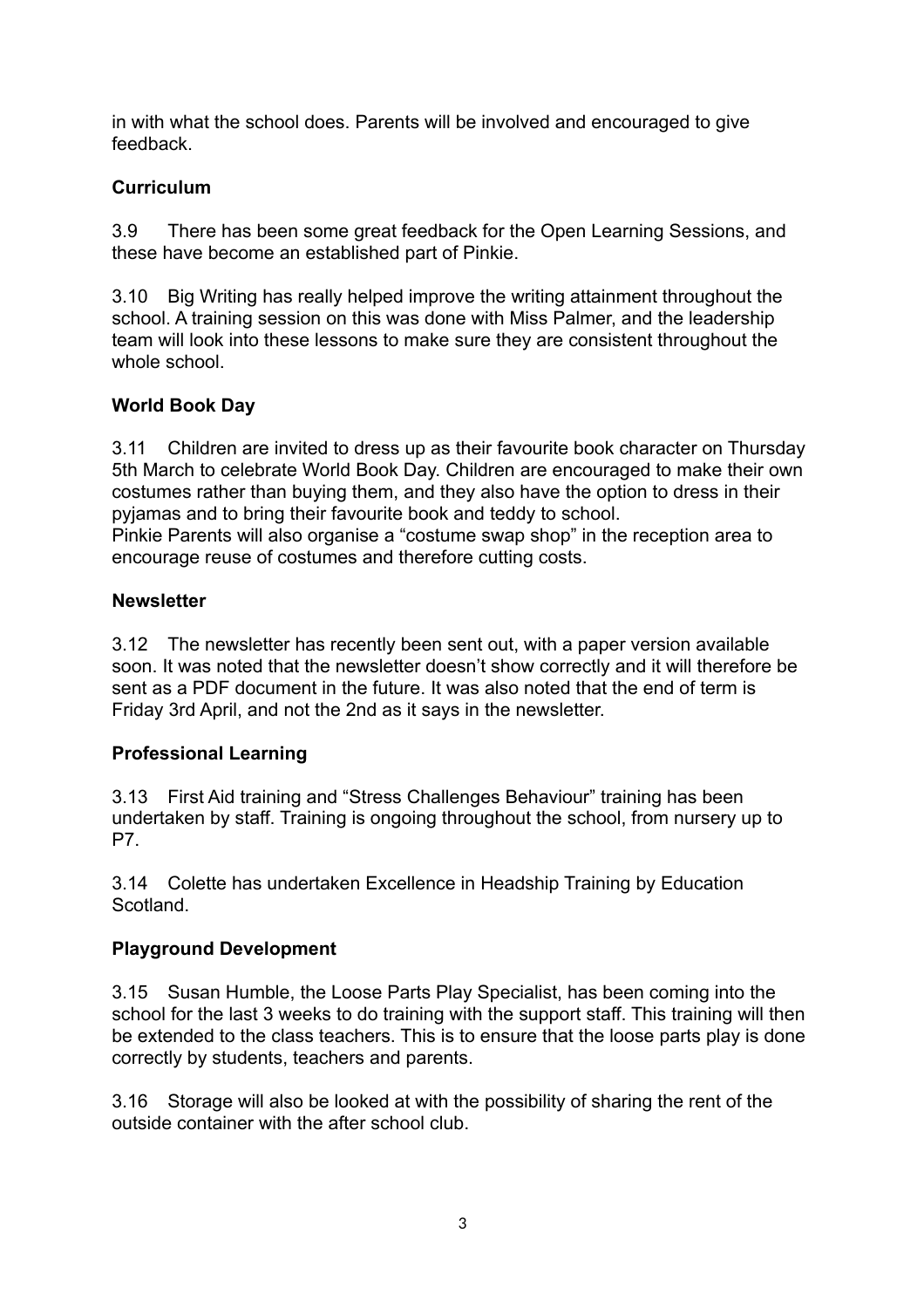3.17 A joiner will be coming in to ensure that all the play equipment for loose parts play is set up properly and safely.

3.18 The cheque from Pinkie Parents, which is approximately £800, will go towards the storage container and the paint for the playground which has been designed by the children.

### **ASN Auxiliaries**

3.19 A basketball club has been set up for lunch times on Mondays and Wednesdays and is run by the ASN auxiliaries.

3.20 The ASN auxiliaries are trialling a 'quiet club' which will take place at break times.

### **Business Continuity Planning**

3.21 A plan needs to be in place incase something happens to the school building, and so if the school building were to fall down we would move to Musselburgh Grammar school, if their school building was still intact.

3.22 If there are extremely bad weather conditions then the decision with what happens will be down to East Lothian Council, and not the school.

#### **School Handbook**

3.23 The school handbook is currently being updated, and more recent photos are being added. This will be ready soon.

### **School Community**

3.24 Mrs Bonnar, as the head teacher representative for East Lothian, will be attending an event at The Brunton on Total Place Musselburgh.

#### **Resources**

3.25 As we come to the end of the current financial year, the school is in a good financial position.

3.26 The school have been busy managing resources, particularly with maths where the old things have been cleared out and it has all been reorganised.

### **Library**

3.27 A huge thank you was said to all the hard working volunteers who have helped organise and sort out the library recently.

3.28 The library could possibly need some funding to help with the cost of shelves and soft furnishings like bean bags and rugs.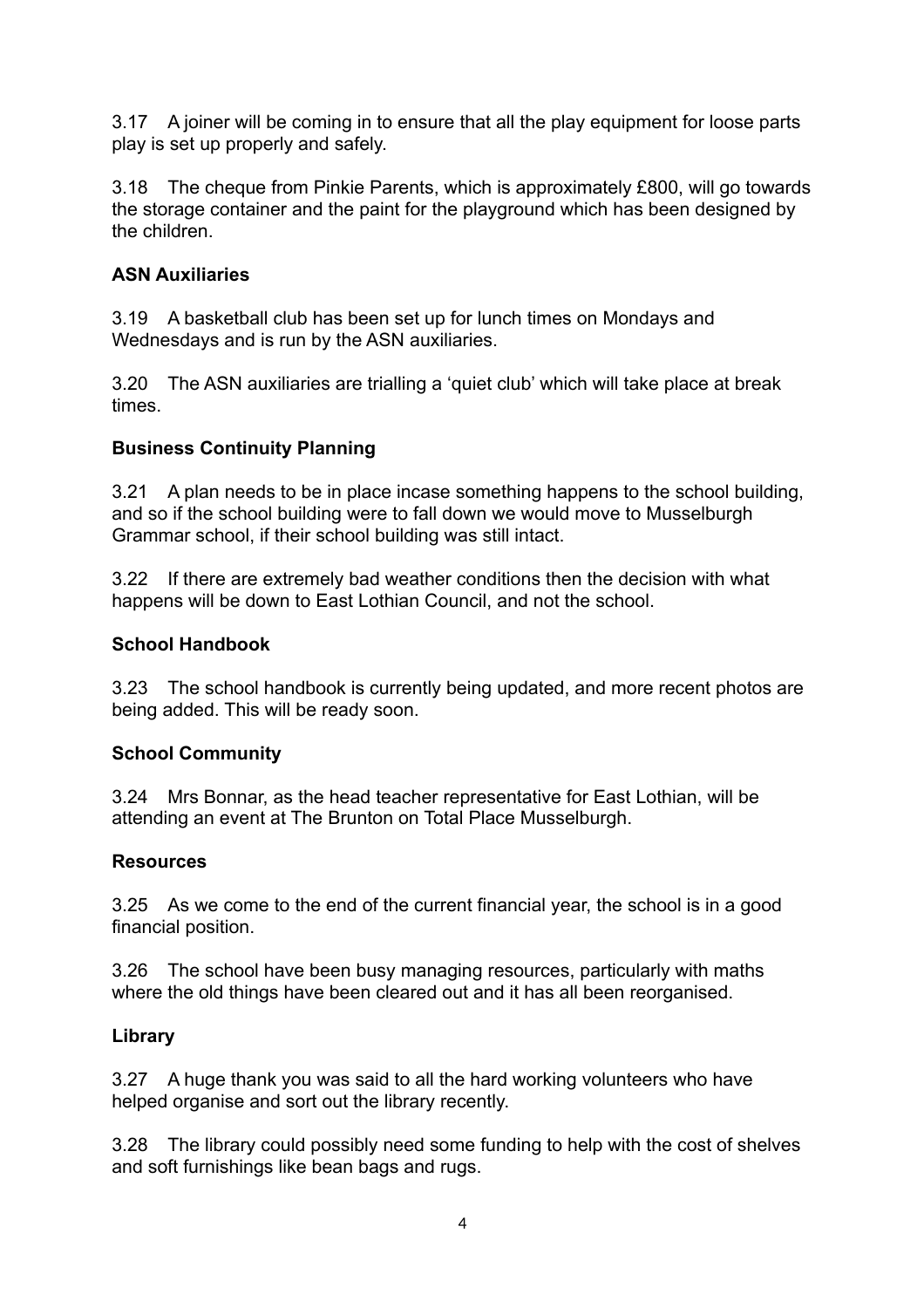3.29 A Junior Leadership Team is being set up, and they could help with the design of the library, and look into how to get the most out of it.

3.30 Volunteers are still needed to help out with the library and Suzanne Douglas will email Mrs Dixon to ask about how best to man it. (**Action: Suzanne**)

3.31 Concerns were expressed about the Parent Council funding projects within the school which we then ceased to hear about, the science lab being one of them.

 3.31a Mrs Bonnar assured us the science lab was still running. After Mr Hogban left, the leadership of the science lab was taken over by Mrs Samson and Miss Christie. Mrs Bonnar will check with them how it is going, with the option to maybe have it open on show at a parents evening. (**Action: Colette**)

### **Staffing**

3.32 Kasia, from the nursery, commences her maternity leave in March. Interviews have taken place for a new Senior Early Years Practitioner.

3.33 Mrs Wilson and Mrs Davidson will commence their maternity leave after the summer holidays.

### **Expressive Arts**

3.34 The ASN auxiliary which helps oversee the expressive arts is off sick at the moment, and she can't be covered as she also has the title of "Youth Worker" and the position needs very specific roles to be covered. It is not certain when they will start up again. The teachers which come in to teach the dance and drama are freelance and likely to now be employed elsewhere, and so we may not be able to get them again.

3.35 Some of the sessions were not well attended, and had to be condensed with other classes. The data needs to be looked at over the past year to see if the clubs are targeting the specific pupils it intended, although they are open for all. It was suggested that they are not advertised enough and to maybe promote them more by having performances at Pinkie Sessions.

3.36 Concerns were expressed about the lack of discipline in the clubs and choir with children becoming disruptive, and that parents were maybe using them as a child-care service instead of the child wishing to be there.

### **4. Playground Supervision**

4.1 The feedback from parents is that there is a lack of supervision in the playground at lunch and break times with bad language, footballs in faces and children not respecting each other etc. There were also concerns of the older children targeting the younger children.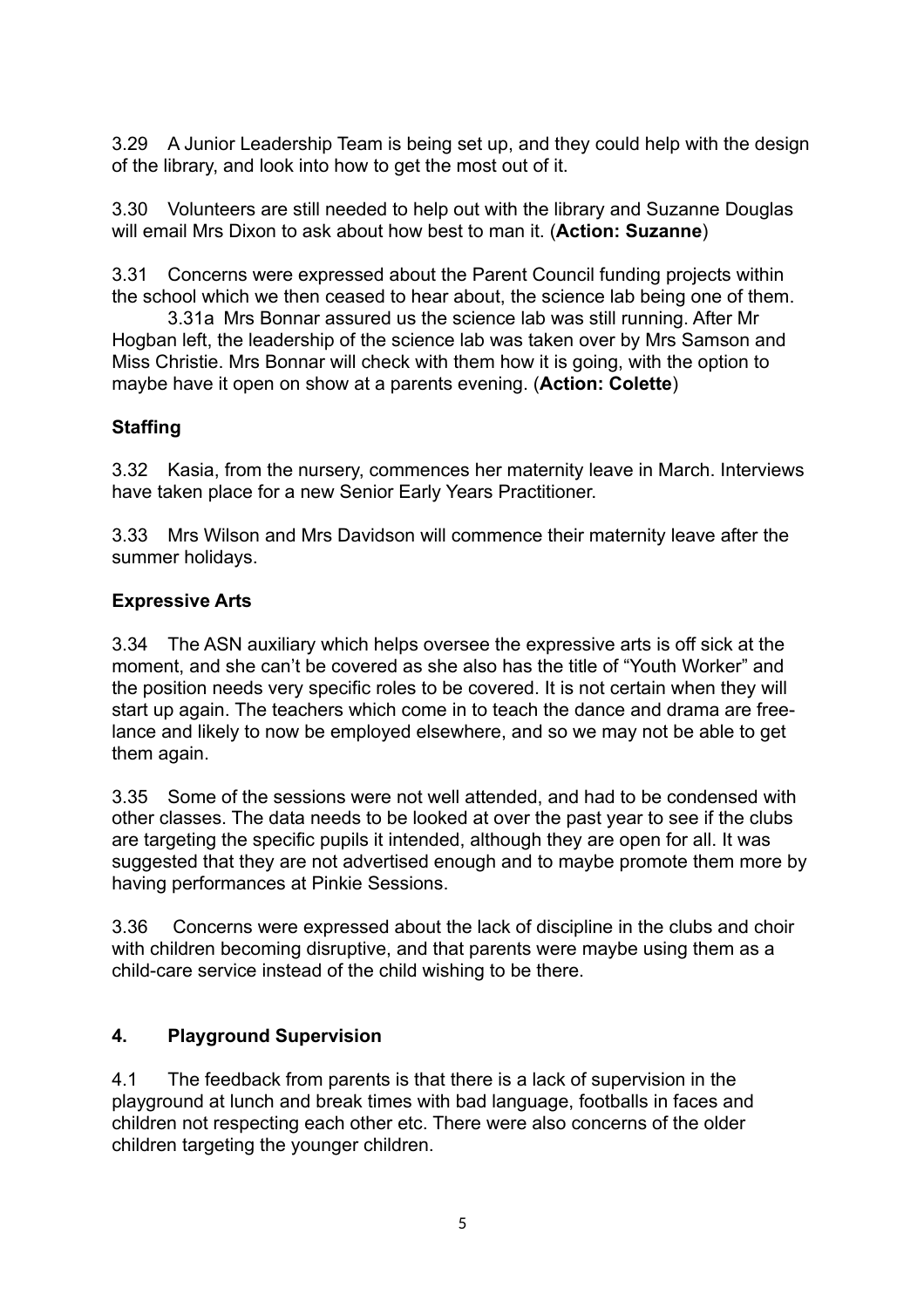4.2 Mrs Bonnar assured us that there are plenty of staff outside each lunch and break time, and they try to encourage the children to play games etc, but they can be in and out a lot with children who hurt themselves.

4.3 Whatever is happening beneath the undesirable behaviour needs to be addressed, and brought back to the class teacher for consequences to take place.

4.4 The children can also attend the basketball clubs happening Mondays and Wednesdays, go to the secret garden or nurture rooms if they wanted.

4.5 At the moment, P3-P6 are on the astro, P1-P2 on the concrete (nearest dining hall and toilets) and P7 on the grass with the football pitch. However, fluidity goes on amongst the "zones". There is also the possibility of setting up "ball zones" to try and maintain the ball games into certain areas only.

4.6 Loose Parts Play will be set up within a month or so and will give the children something else to do. This will be contained to the concrete area. Susan Humble, the Loose parts Play Specialist, will be coming into the school soon to make sure it is properly implemented.

# **5. Parking**

5.1 It was noted that the parking was particularly bad on Park Lane with parents/ carers parking on grass verges and not being mindful of others.

5.2 A traffic warden had been appointed, but he wasn't taking the necessary action.

5.3 Awareness needs to be raised and parents need to be reminded about the dangers.

5.4 Mrs Bonnar will get the JRSO involved (**Action: Colette**), and think about starting a campaign. The children will be asked for their ideas and input.

# **6. Treasurer's Update**

6.1 The opening balance is £5,418.64

6.2 £745.03 has gone to the Playground Group for work on the playground.

### 6.3 £54.04 has come in from Easyfundraising

 6.3a After a campaign on Facebook, there are 63 parents who are registered with Easyfundraising, but there are only approximately 20 parents who actively use it. Money raised through this site comes to Pinkie Parents quarterly.

6.4 The closing balance is £4,727.65